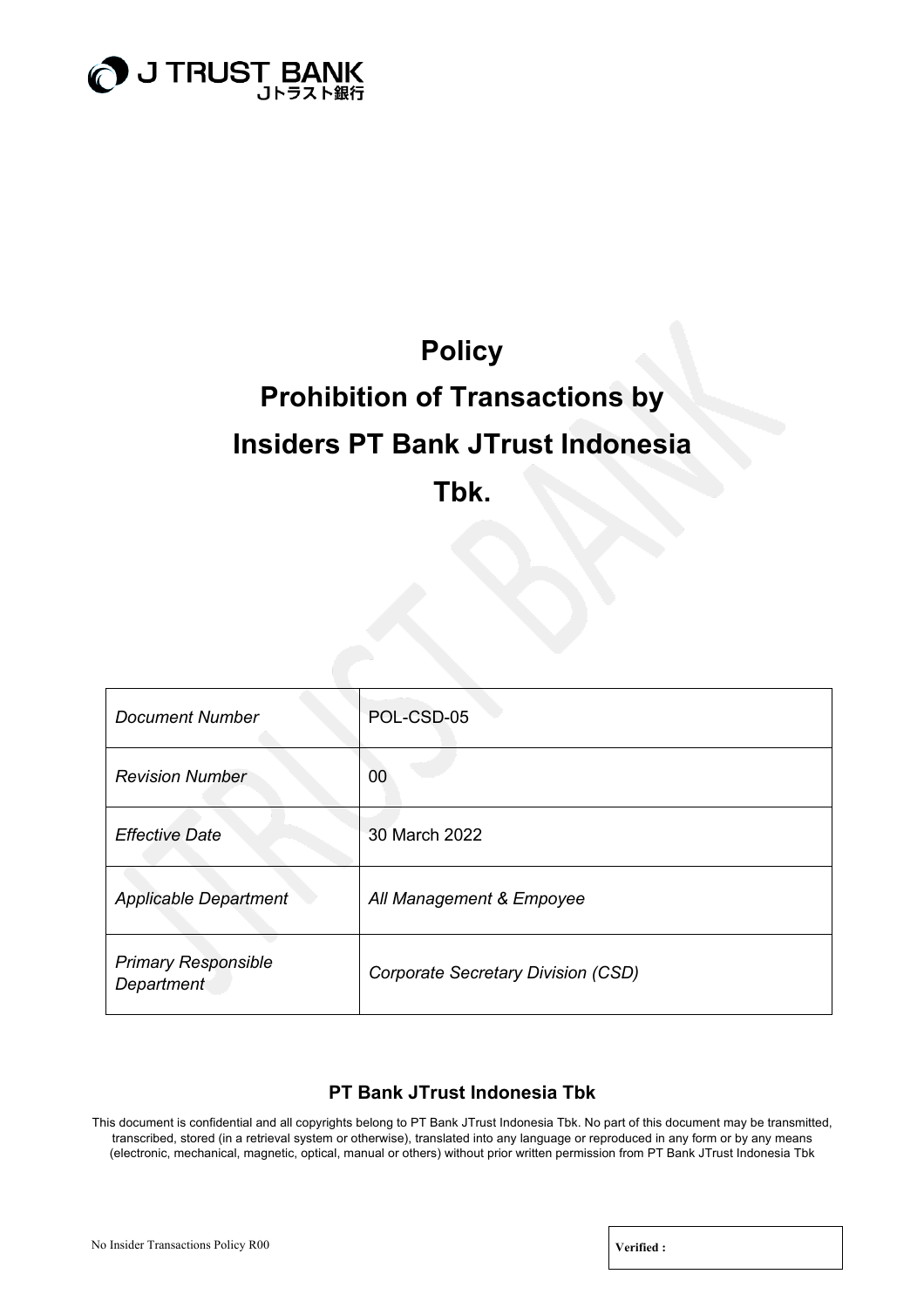### **Policy Material**

- 1. All members of the Board of Commissioners, Directors and Employees are prohibited from conducting short-term speculative trading or short selling of Bank shares. Investment decisions regarding the Bank's shares must be based on long-term considerations.
- 2. The practice of transactions by insiders is declared to have occurred if three elements have been met, namely:
	- 1) The presence of an insider;
	- 2) The inside information is material and has not been made public; as well as
	- 3) There is a Securities trading transaction by an insider based on that information.
- 3. Insiders who have Inside Information are prohibited from taking the following actions:
	- a. Make purchases or sales of Bank Securities or other companies that conduct transactions with the Bank, including but not limited to Customers, Debtors, companies involved in corporate actions with the Bank, etc.
	- b. Influence other parties including family members and co-workers to buy or sell Bank Securities or other companies that conduct transactions with the Bank;
	- c. Providing Inside Information to other parties that reasonably suspect can be used to make purchases or sales of Bank Securities or other companies conducting transactions with the Bank. Such other parties include spouses, family members, co-workers, securities companies, etc.
	- d. Attempting to obtain Inside Information unlawfully such as threatening, stealing data, persuading, violence, and other unlawful acts, which in turn obtains Inside Information.
	- e. Discussing Inside Information in public places (such as elevators, taxis, public transportation, etc.).
	- f. Submitting Inside Information related to Bank Securities to other employees.
- 4. Insiders can provide Inside Information to other parties with the aim of providing consideration for the other party to conduct transactions in Bank Securities or other companies involved in transactions with the Bank, from the said Insider by fulfilling the following provisions: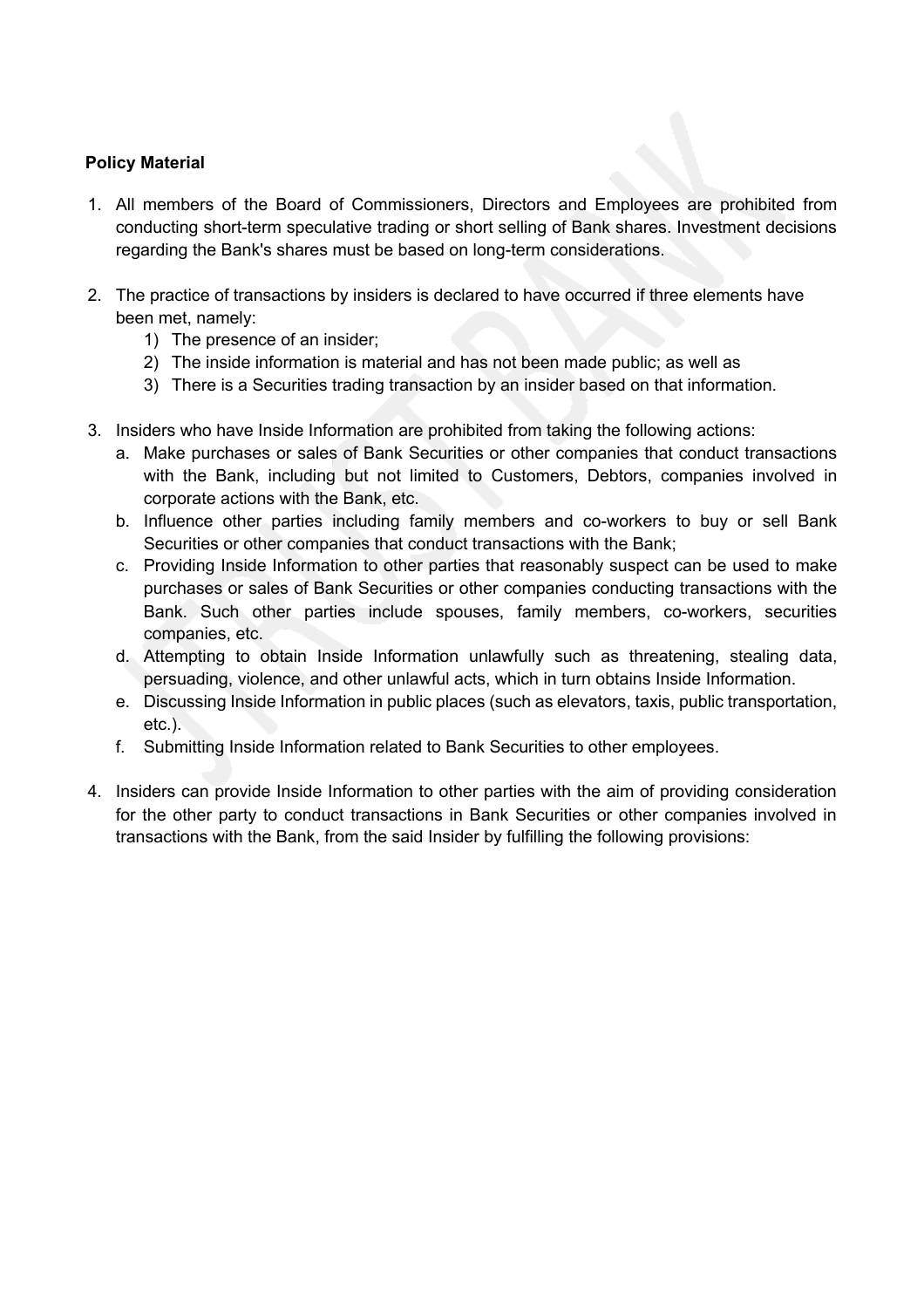- a. The non-Insider does not use the Insider Information other than to conduct Securities transactions with the said Insider;
- b. The non-Insider party shall make a written statement to the Insider providing the information stating that the information to be received will be kept confidential and will not be used for any other purpose than to conduct Securities transactions with the said Insider; and
- c. The party who is not an Insider does not conduct securities transactions with the Bank or other companies that conduct transactions with the said Bank within a period of 6 (six) months after the information is obtained, other than for conducting Securities transactions with the said Insider.
- 5. The Bank imposes a prohibition period or Blackout of Bank Securities transactions where Insiders are not allowed to conduct Bank Securities transactions during the following period:
	- a. 10 (ten) working days before the Bank submits monthly and quarterly financial publication reports; as well as
	- b. 30 (thirty) days before the Bank submits the annual financial publication report up to 2 (two) working days after the publication of the financial report.
	- c. Other periods determined by the Board of Directors at any time in connection with the submission of information disclosure regarding corporate actions taken by the Bank.
- 6. The provisions in point 5 also apply to Securities originating from the Employee and/or Management Share Ownership program (Employee/Management Stock Option Plan-E/MSOP) or other similar programs accompanied by transactions for the said Securities.
- 7. Members of the Board of Directors or members of the Board of Commissioners are required to submit information to the Corporate Secretary Division no later than 3 (three) working days after the occurrence of ownership or any change in ownership of Bank shares to be reported to the Financial Services Authority no later than 10 (ten) days after the occurrence of the transaction, which at least contain:
	- a. Name, residence and nationality;
	- b. Name of the Bank's shares;
	- c. Number of shares and percentage of share ownership before and after the transaction;
	- d. Number of shares bought or sold;
	- e. The purchase or sale price per share;
	- f. Transaction date;
	- g. The purpose of the transaction;
	- h. Share ownership status (direct or indirect); and
	- i. In the case of indirect share ownership, information regarding shareholders registered in the Bank's shareholder register is disclosed for the benefit of the beneficial owners.
- 8. In the event that the report submission deadline as referred to in point 7 falls on a holiday, the report submission must be submitted no later than the next working day.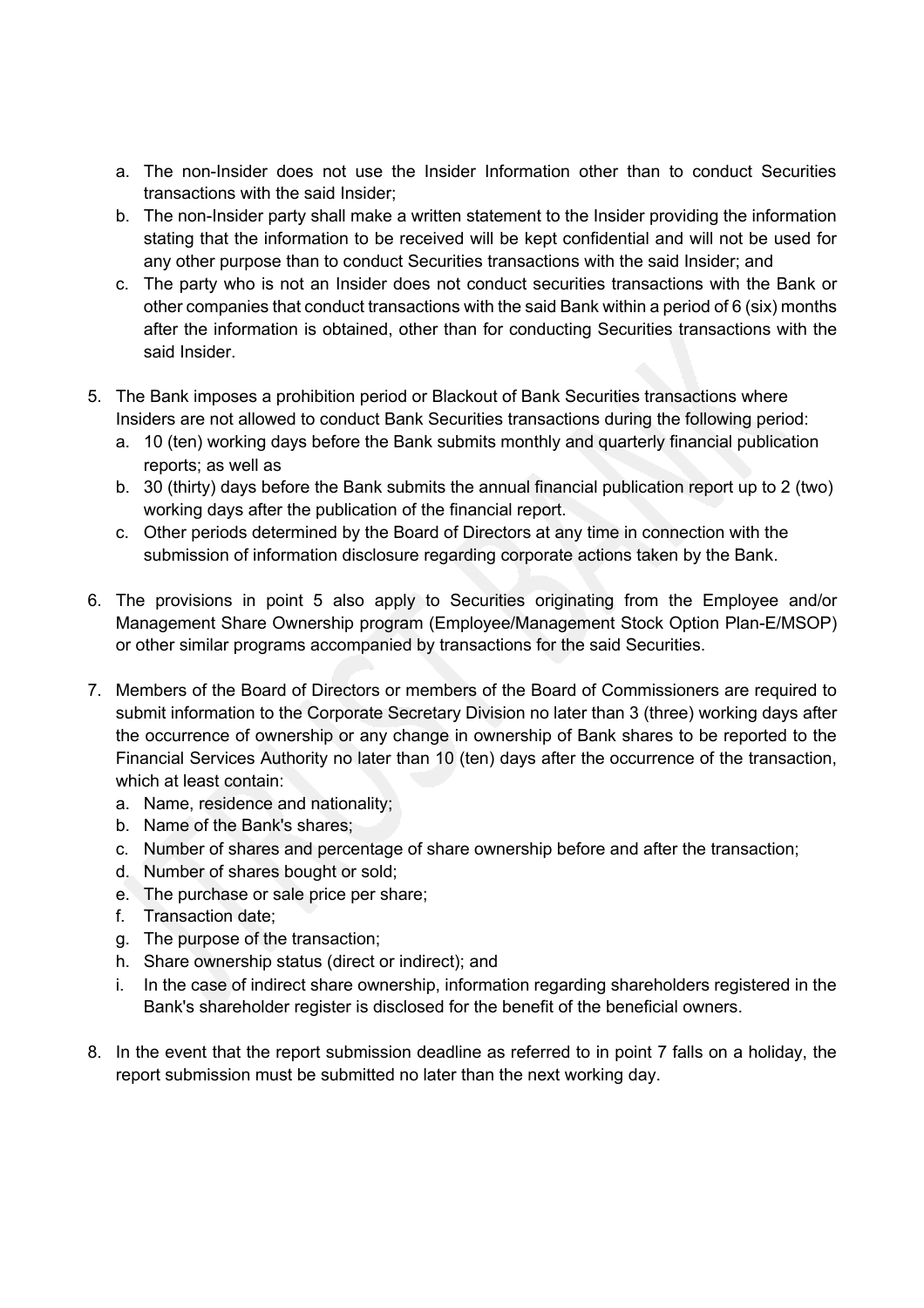- 9. The obligations as referred to in points 7 and 8 also apply to any Party that owns shares of the Bank, either directly or indirectly, at least 5% (five percent) of the Bank's paid-up capital or for any change in ownership of at least 0.5% (zero point five percent).) of the Bank's paid-up shares either in 1 (one) or several transactions for each Party that owns the Bank's shares.
- 10. The form and content of the report as referred to in point 7 must be prepared in accordance with the format of the Ownership Report or Any Change in Share Ownership of a Public Company as contained in the attachment to this policy.
- 11. The Corporate Secretary Division submits a report to the Financial Services Authority after ownership or any change in ownership of a member of the Board of Directors or a member of the Board of Commissioners of the Bank's shares as referred to in point 7, and for each Party that owns the Bank's shares, either directly or indirectly, at least 5% (five percent) of the Bank's paidup capital or on any change in ownership of at least 0.5% (zero point five percent) of the shares paid up by the Bank either in 1 (one) or several transactions as referred to in point 9.
- 12. Without prejudice to criminal provisions in the capital market sector, the Financial Services Authority is authorized to impose administrative sanctions on any party violating this Policy.
- 13. Employees who are aware of a violation of this policy must report the violation to the Management or can report the violation through the whistleblowing system implemented at the Bank.

### **Chapter 4. Closing**

- 1. This Prohibition of Insider Transactions Policy is effective as of the stipulation of this provision.
- 2. This policy was prepared in order to apply the principles of good corporate governance;
- 3. All Bank organs are required to comply with this policy;
- 4. All deviations from the provisions in the preparation of these provisions must obtain the approval of the Board of Directors.
- 5. This policy is evaluated periodically and can be revised to comply with the prevailing laws and regulations, economic conditions, capital market conditions, and the needs of the Bank without reducing and/or eliminating the essence of the implementation of good corporate governance.
- 6. In order to maintain effectiveness, this policy will be reviewed periodically by the Corporate Secretary Division (CSD) as the Initiator Work Unit and sent to HOPD - Centralized Policy & Procedure at least once every 2 (two) years or in the event that it is deemed necessary to harmonize the suitability of the implementation of this policy. with the prevailing internal conditions of the Bank.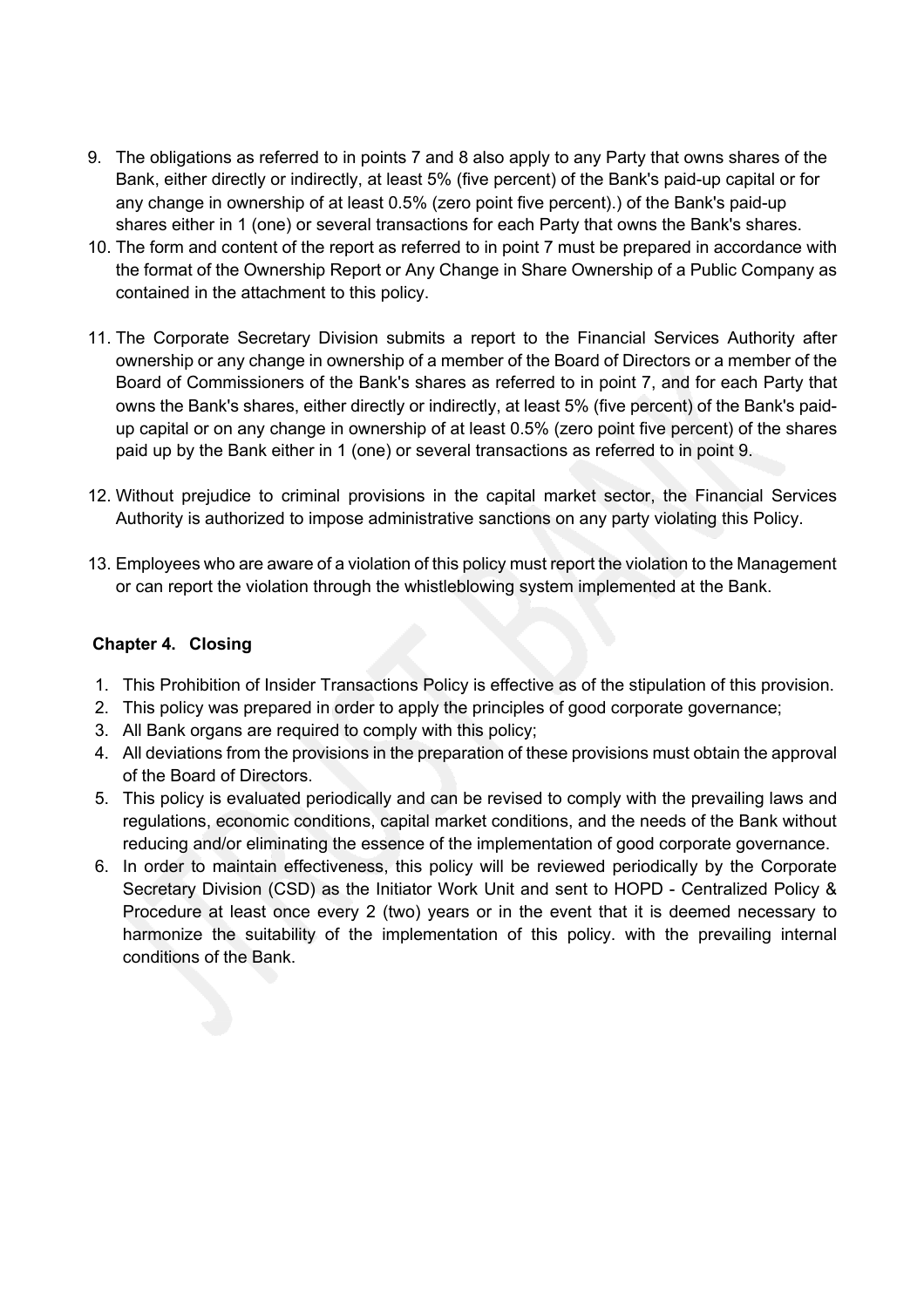### **Attachment**

### **Appendix 1**

**Ownership Report Format or Any Change in Public Company Share Ownership**

## **STATEMENT OF OWNERSHIP OR ANY CHANGES IN SHARE OWNERSHIP OF A PUBLIC COMPANY**

| Jakarta, (insert date of month year) Dear    |                              |
|----------------------------------------------|------------------------------|
| Dear. Chief Executive of Capital Market      |                              |
| Supervisor                                   |                              |
| <b>Financial Services</b>                    |                              |
| Authority, in Jakarta                        |                              |
| I, the undersigned: Name<br>Complete address |                              |
|                                              | Jakarta (insert postal code) |
| Phone number                                 |                              |
| Citizenship                                  |                              |

In accordance with Article 2 of the Financial Services Authority Regulation Number 11/POJK.04/2017 Regarding Disclosure of Information of Certain Shareholders, report that I already own shares of a Public Company with the following details:

|                | Share name of Public Company                       | <b>BCIC</b>                          |
|----------------|----------------------------------------------------|--------------------------------------|
| 2              | Number of shares and percentage of share ownership | Before transaction: number of shares |
|                | before and after the transaction                   | or $\mathcal{A}$ .                   |
|                |                                                    | After transaction: number of shares  |
|                |                                                    | $Or \sqrt{\ }$                       |
| 3              | Number of shares bought or sold                    |                                      |
| $\overline{4}$ | Purchase or sale price per share                   |                                      |
| 5              | <b>Transaction date</b>                            |                                      |
| 6              | Purpose of the transaction                         |                                      |
| 7              | Share ownership status                             | <b>Direct</b>                        |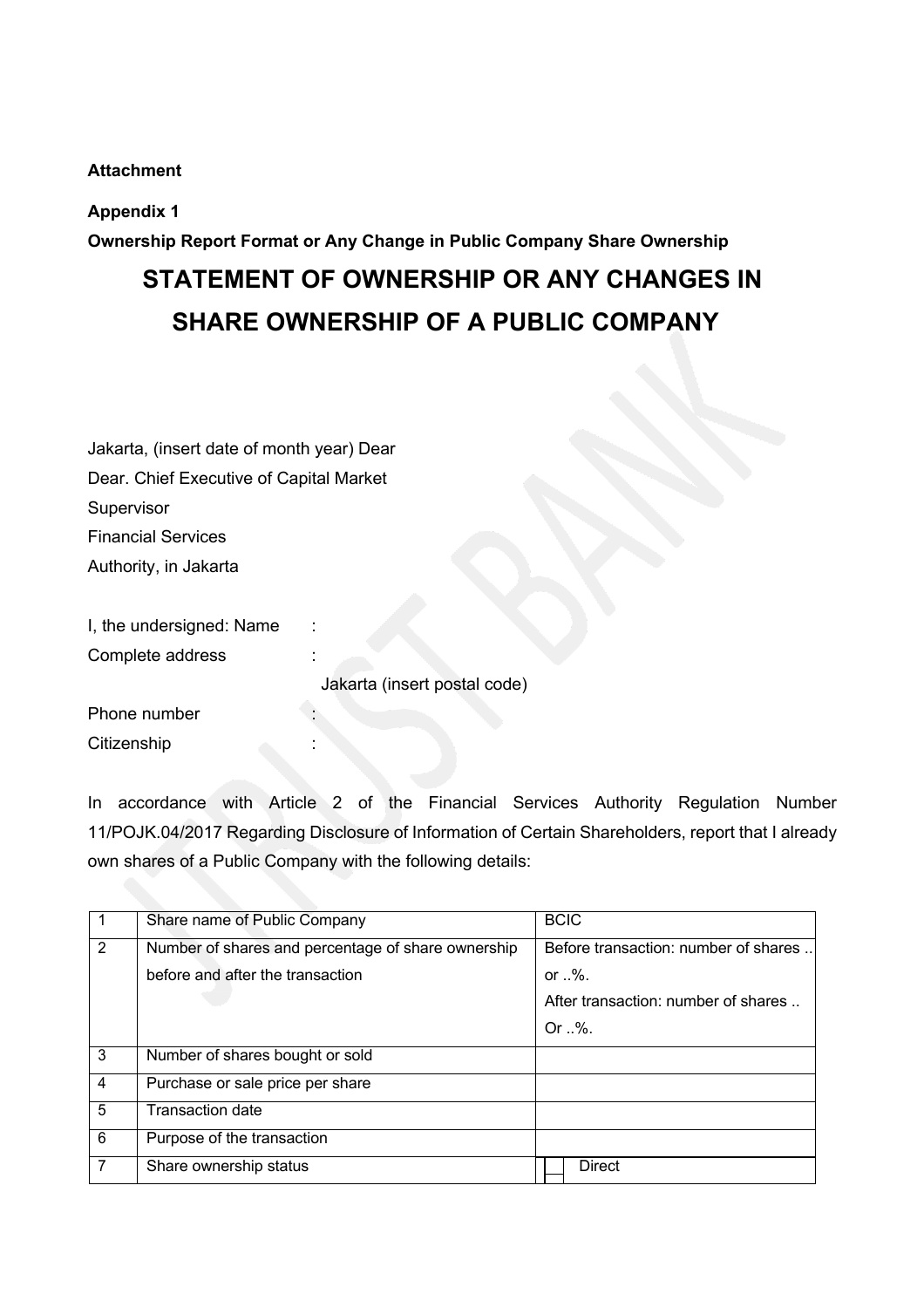| Policy                        | No.: POL-CSD-05 Rev: 00 |
|-------------------------------|-------------------------|
| <b>Prohibition of Insider</b> | Date: March 30, 2022    |
| <b>Transactions</b>           | Pages: $9/10$           |

|  | Indirect<br>Explanation: |
|--|--------------------------|
|  |                          |
|  |                          |

(To be filled with information regarding the shareholders registered in the

Signature

**Full name**